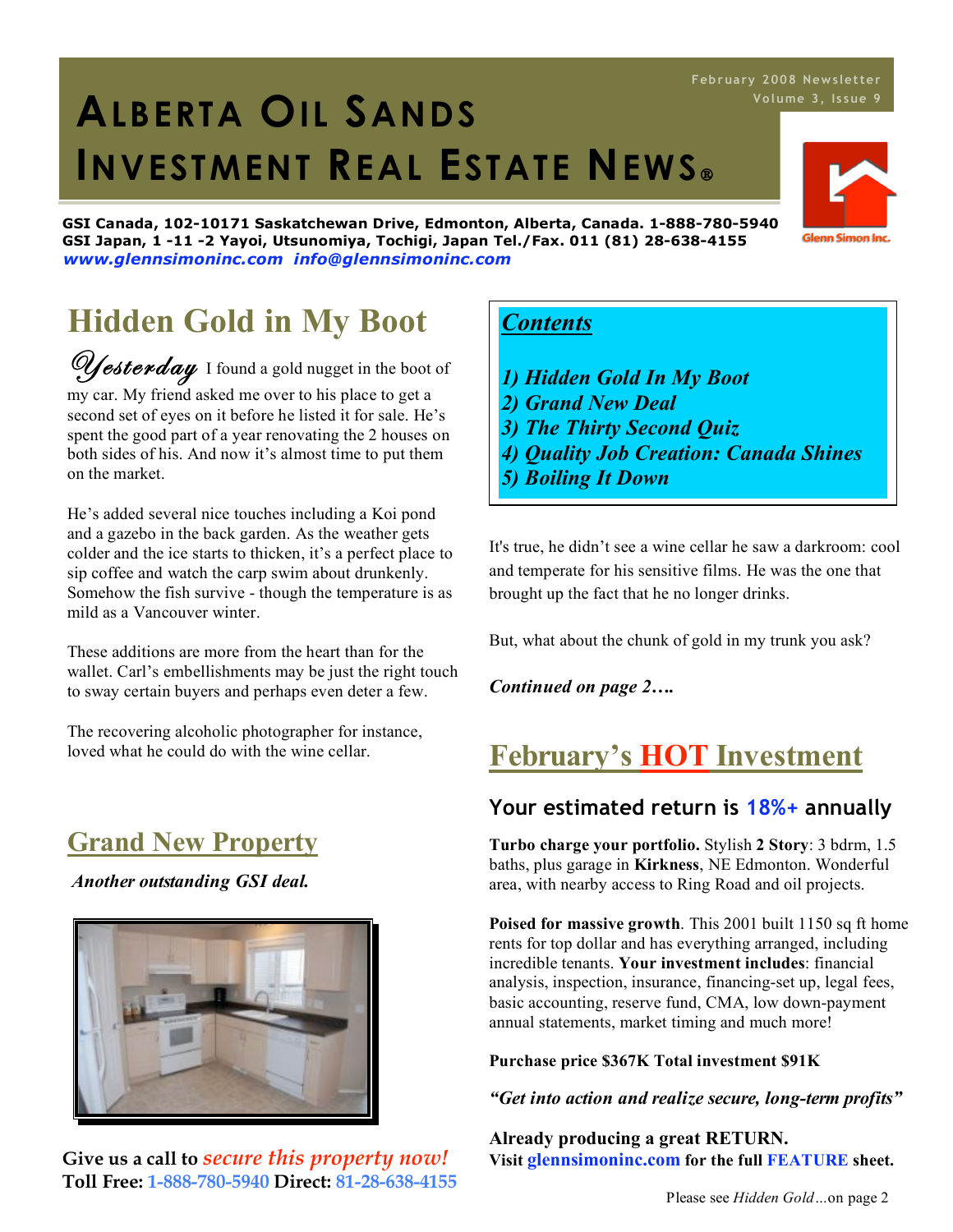# **Hidden Gold in My Boot**

*Article by Glenn Simon Inc.*

 $\mathscr I$  found an old Robert Allen book, Multiple Steams of Income. I'd read the revised version a few years ago. Challengingly I flipped it open and dared Robert to show me a new stream- and he did in about 30 seconds. It was a copywriting niche that with a bit of time and research could pay off for the right person.

What really impressed me was the "*idea"* of creating multiple streams of income. That book and others like it are brilliant because they teach you to *"fish"* and therefore, never go hungry. If you depend on a single revenue source to provide for your future you're supported on a stool that could topple at any time. Can it take the weight of a recession, unexpected illness or worse? Probably not, your table needs 3, 4 or more legs so that if one is eliminated, you won't even wobble.

**The Thirty Second Quiz**

#### *Author Unknown*

#### **Don't bother getting a pen and paper... just read... if you can't answer them, just keep going:**

**1.** Name the five wealthiest people in the world.

**2.** Name the last five Heisman trophy winners.

**3.** Name the last five winners of the Miss America contest.

**4.** Name ten people who have won the Nobel or Pulitzer Prize.

**5.** Name the last five Academy Award winners for Best Actor and Actress.

#### **How did you do?**

The point is, none of us remembers the headliners of yesterday. These are no second-rate achievers. They're the best in their fields. But the applause dies. Awards tarnish. Achievements are forgotten. Accolades and certificates are buried with their owners.

Building multiple streams of income will not only strengthen your reserve but also help protect from the risk of a sudden amputation and keep your table standing. Stocks toppling and U.S. Subprime woes, reinforces the fact that having cash flow coming from multiple sources is crucial.

Some properties you'll own for capital gains, others for cash flow, some stocks for dividends and others for wealth creation, a few online stores for passive income and so on. These building blocks form an excellent foundation enabling you to safely shift, but not crumble, if a financial earthquake should hit.



**Now here's another quiz. See how you do on this one….**

**1.** Name three teachers who aided your journey through school.

**2.** Name three friends who helped you through a difficult time.

**3.** Name five people who have taught you something worthwhile.

**4.** Think of a few people who have made you feel appreciated and special.

**5.** Think of five people you enjoy spending time with.

#### **Easier?**

#### **The lesson?**

*The people who make a difference in your life aren't the ones with the most credentials, the most money, or the most awards. They're the ones who care.*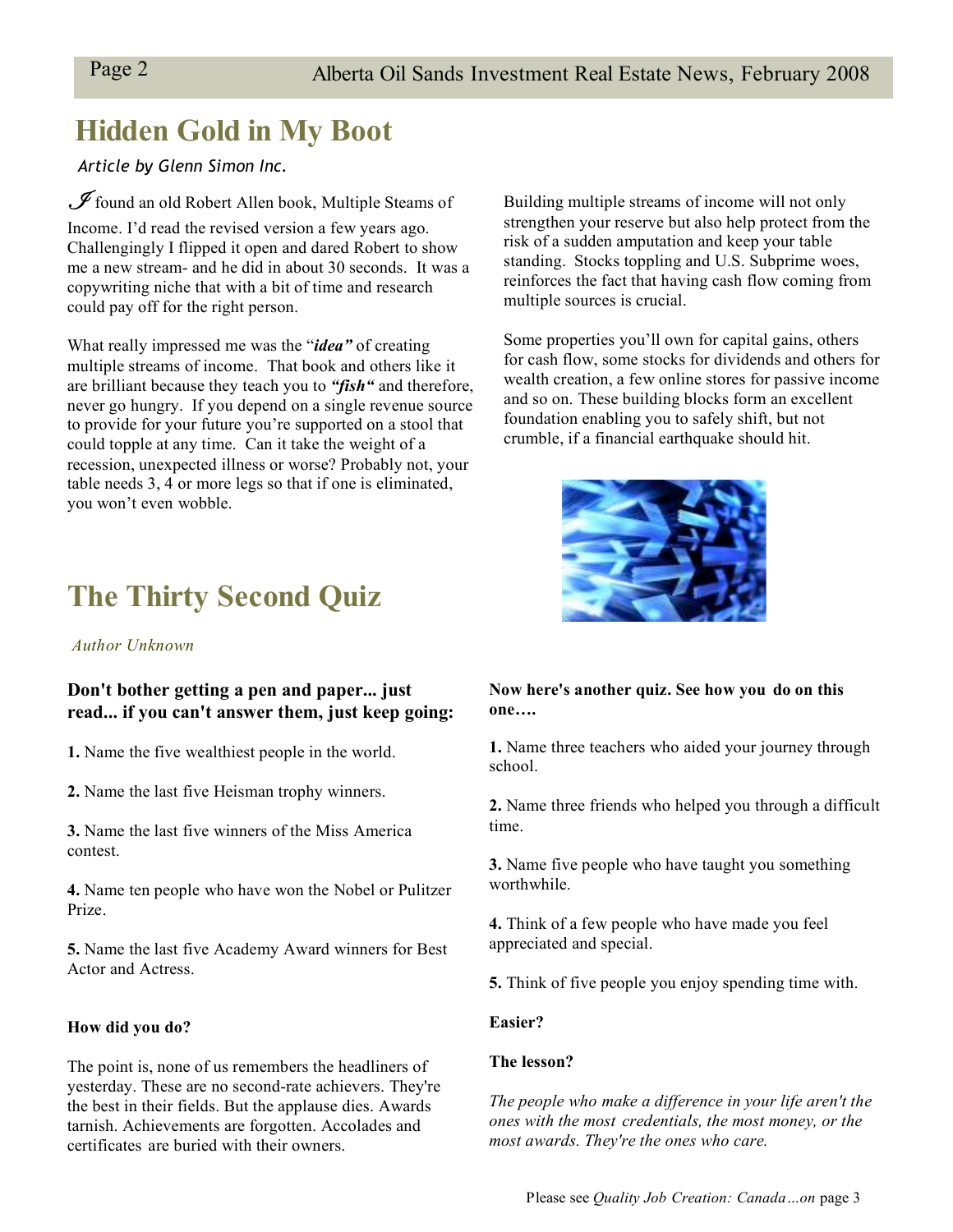# **Quality-job creation: Another area where Canada outshines U.S.**

*By: Roma Luciw, The Globe and Mail* Published: Tuesday, January 29th, 2008

OTTAWA – **The bad news is that, like the United States, Canada's economy is shedding manufacturing jobs. The good news is that, unlike the U.S., Canada is replacing them with high-quality work in the public administration and energy extraction sectors.**

CIBC World Markets Inc.'s employment quality index, which measures the value of jobs created based on compensation and stability, rose 2.8 per cent in 2007, its largest annual jump since 1999. It found that not only did the Canadian economy create close to 400,000 new jobs last year, most of them were well-paid positions.

Work in low-paying sectors - such as general goods retail stores, gasoline stations and clothing factories - slumped by 1.2 per cent last year. However, the number of full-time paid employment in well-compensated areas - like public administration and oil and gas extraction - jumped 3.6 per cent.

Not surprisingly, Alberta and Saskatchewan led the labour quality parade last year, fuelled by strong job gains in energy extraction and mining exploration and development, where paycheques run between 50 per cent and 125 per cent above the industrial average. Ontario, meanwhile, continued to feel the pain of losing manufacturing employment levels.

"If you want high-quality work, you need to move to Alberta or Saskatchewan," joked Benjamin Tal, a CIBC economist and author of the report. "Or apply for a government job."

# *"If you want high-quality work, you need to move to Alberta or Saskatchewan, " -Benjamin Tal, CIBC economist*

With government coffers in excellent shape, public sector employment ramped up in a big way in 2007, Mr. Tal said, creating a flood of good-quality jobs.

The big question, he said, is whether the government will continue to hire this way next year, given the expected weakness in the Canadian economy. "If you expect the government to stop spending, which we all do, that will translate back to less hiring, both provincially and federally," Mr. Tal said.

The strong Canadian gains tell a much different story than in the U.S., where CIBC's index showed employment quality down 1.9 per cent in 2007.



*Canadian job creation: rock solid*